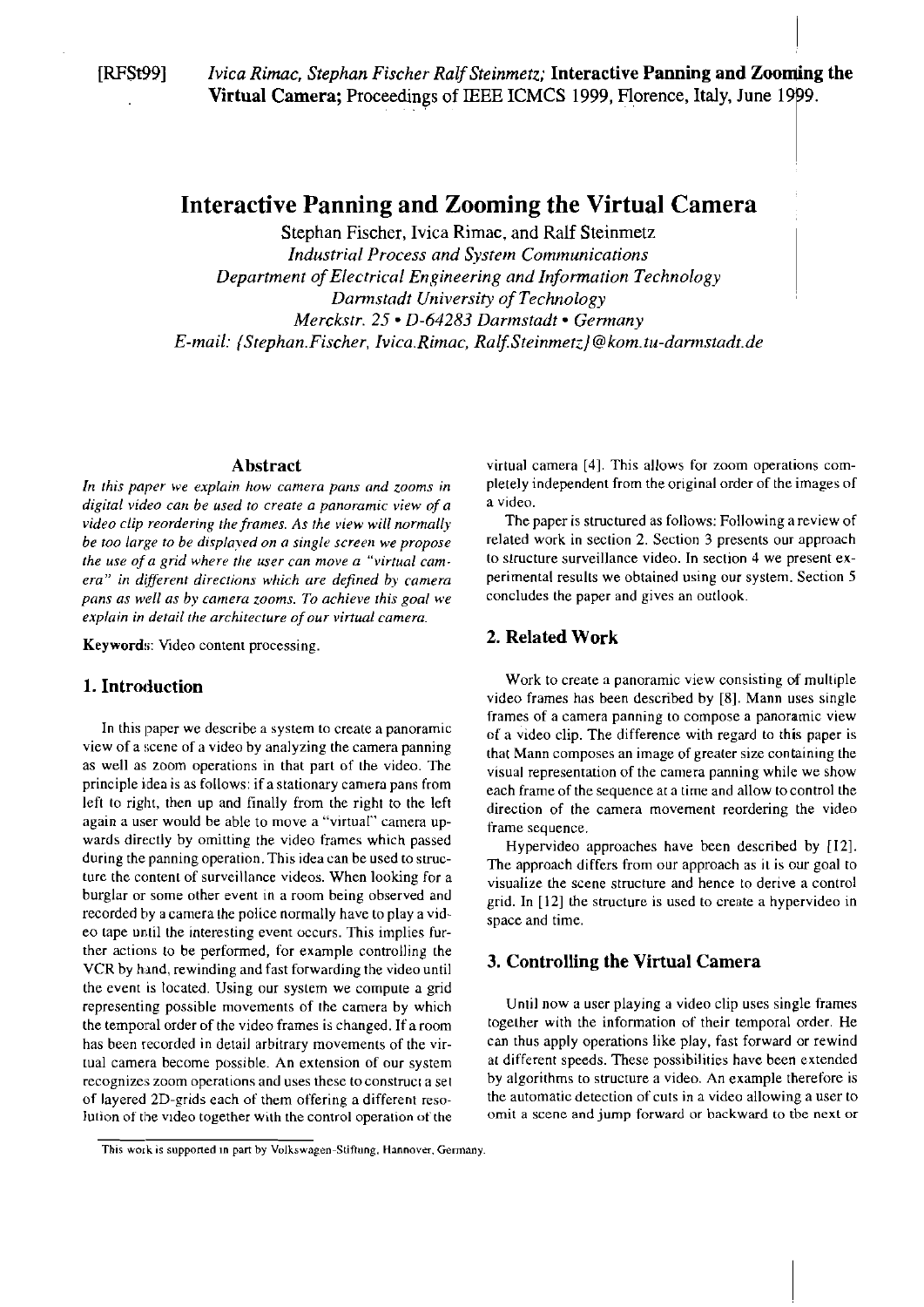to the last scene. However, the User still has to watch the video in the temporal order in which it was recorded.

Algorithms to calculate camera panning and zooming occurring in a video scene have been described in literature  $[6, 9, 10, 13]$ . We use our own approach to detect zooms  $[3, 10, 13]$ 41. A scene is in this context defined **as** a sequence of single frames which does not contain any cuts or transition effects (wipes, fades or dissolves). Utilizing the calculated camera panning it is possible to create a tool with which a user can specify the direction of a camera pan from each frame of the sequence where images to the left and right as well as above and below are available. This can **be** achieved by analyring the camera panning and by reordering the video sequence to create a movement grid for the user. If a camera first pans to the right, then up and finally to the left a grid can be calculated enabling the user to move the camera up directly. An example is shown in Figure 1.



**Figure 1.2D camera movement grid.** 

A problem which results from the various combination possibilities of the images is caused by object motion. If a user omits too many frames in time when choosing a direction which is only possible due to calculations and not due to ihe real sequence of the video in time objects occurring in an image *i* can disappear in an image  $(i+j)$  and new ones can appear in an image  $(i+j)$  distracting the user. Although this happens in surveillance video quiie rarely it should therefore be guaranteed that a movement in the camera grid is only allowed if no significant difference between two images in the camera grid can be found. A difference can very easily be computed for instance counting the number of pixels which changed from frame *i* to frame  $(i+j)$  in only that part of the images which can be found in both images (elimination of panning).

Once a two-dimensional grid representing the camera panning has been compuied it can be extended to a three-dimensional grid by integraiing Zooms. 3D does in this context not refer to depth information bui indicates that a set of 2D-grids is used between which the user can switch. In an ideal situation a room could be transformed into such **a** 3Dgrid if and onIy if the room has been recorded by a camera in different zoom resolutions everywhere. Figure Z shows an example of a 3D-grid.



**Figure 2.3D camera movement and Zoom grid.** 

The following applications can be created using this approach:

Video surveillance Systems. Rooms can **be** observed offline in an arbitrary direction if the respective images exist in the video material.

Film producers can record a scene in different spatial detail and decide in the post production which level of detail to integrate into the final version of a film.

In the following we report on the experiences we obtained when developing the system.

#### **3.1. Creation of a 2D-Grid**

The calculation of camera panning can be used to derive a two-dimensional camera movement grid if no zoom operations are present in the video sequence being cxamined. It is obvious that errors during the calculation accumulaie quickly in such a grid. The selection of a robust and precise algorithm must therefore be done very carefully. We chose the algorithm based on the Hausdorff distance to compute the camera panning as it fulfills the requirements of such a system at its best  $[9]$ . It should be noted that a computation of the Hausdorff distance in real-time is in most cases impossible. In the case of surveillance video this does not matter as the video ean be precomputed. The result of the computation of the Hausdorff distance between two images  $(I_i, I_{i+1})$  is a vector  $(u, v)$  which corresponds to the camera panning between those two images.

Using the formula

$$
\sin(A) = \frac{\nu}{\sqrt{u^2 + \nu^2}}\,,
$$

the angle **A** of the movement can be calculated, using the formula

$$
L = \sqrt{u^2 + v^2}
$$

the length  $L$  of the movement can be calculated.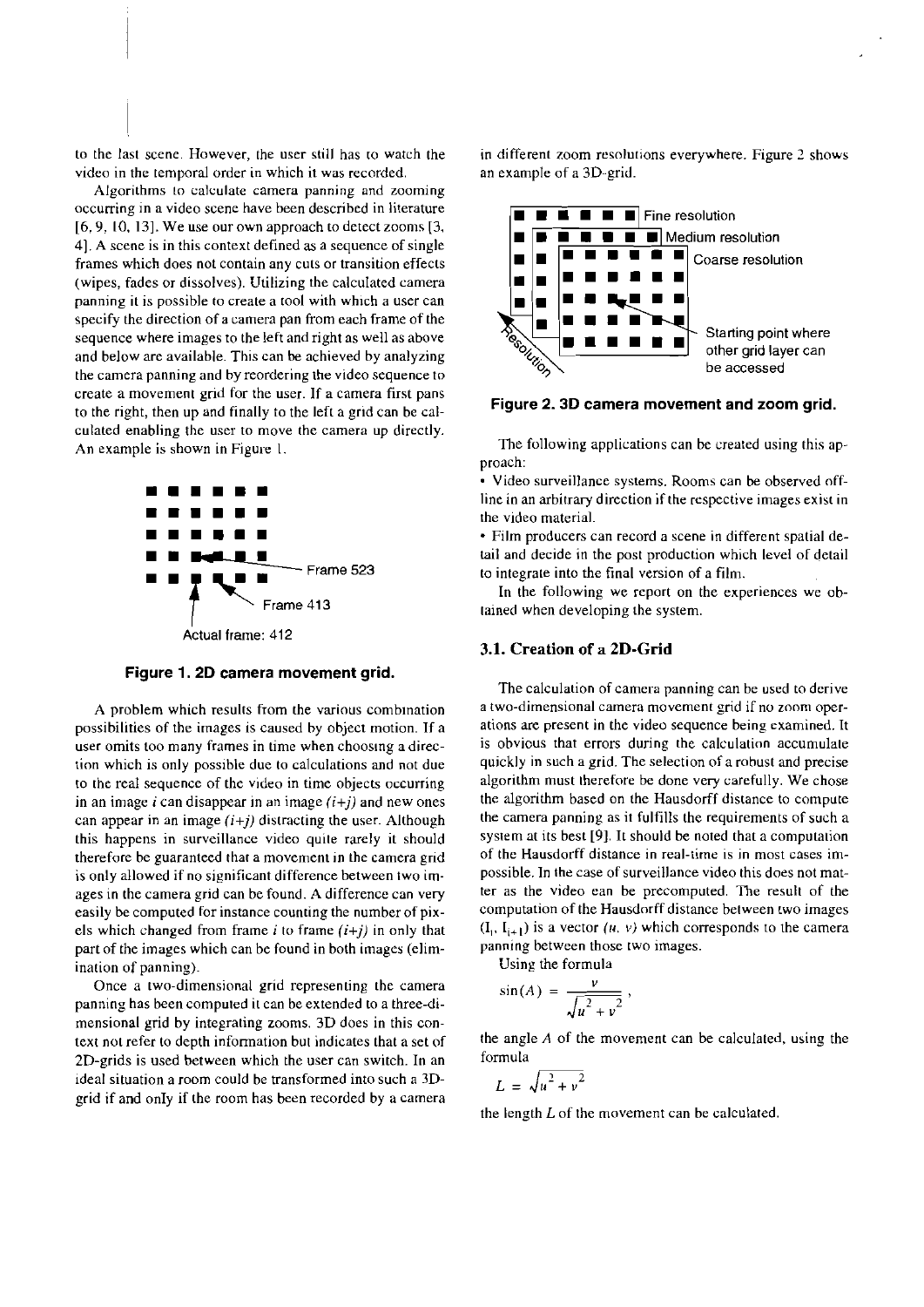Having calculated the angle **A** and the length L of the movement a control system using 8 different movement directions can be created. 8 directions are necessary to allow the user to move the camera horizontally, vertically and also diagonally. The control interface is shown in Figure **3.** a grid in Figure 4. Note that the control interface does not permit to mobe the camera to the left and to the lower right in this example.

This is due to the fact that our recording did notcover the whole outdoor scenery and that certain movements are not allowed (see below).



**Figure 3.20 control interface.** 

As the camera is allowed io pan in an arbitrary direction a first step of the calculation is to represent the vector chains in a continuous plane. To be able to display a grid the continuous plane is then quantized following the rule that a position of the continuous plane is assigned to ihat of **8**  neighbors of the discrete ?D-grid to which the distance is minimal. As it is possible that multiple frames exist in the neighborhood of adiscrete point of the gnd the one nearest to the grid has to bc chosen. The grid represented in Figure 4 has been calculated using a short video clip which has been recorded at our institute using a camera and a tripod. The panning which took place is clearly visible. In addition Figure 4 shows two different resolutions of the grid. A User who is interested in a fast pan of the virtual camera can choose **a** different resolution of the grid which has been calculated using a different quantization coarseness of the continuous vector plane. This functionality is hence comparable to some kind of fast forward in an old-fashioned video. The Center of both grids which is also indicated by two crossing thick lines represents the actual frame the user is watching.



(a) Image of video sequence



(b) Fine resolution grid



(c) Coarse resolution grid

**Figure 4. Outdoor scene and corresponding grids.** 

#### **3.2. Creation of a 3D-Grid**

As already explained above the grid structure can be extended to alayered structure using a Set of different grids ro represent different zoom resolutions of a video sequence. If such a sequence contains for example a zoom-in followed by panning operations and a zoom-out of inverse zoom factor two grids can he used where the begin and the end of the respective zoom operation can be used to switch between two giids with different resolution of the video.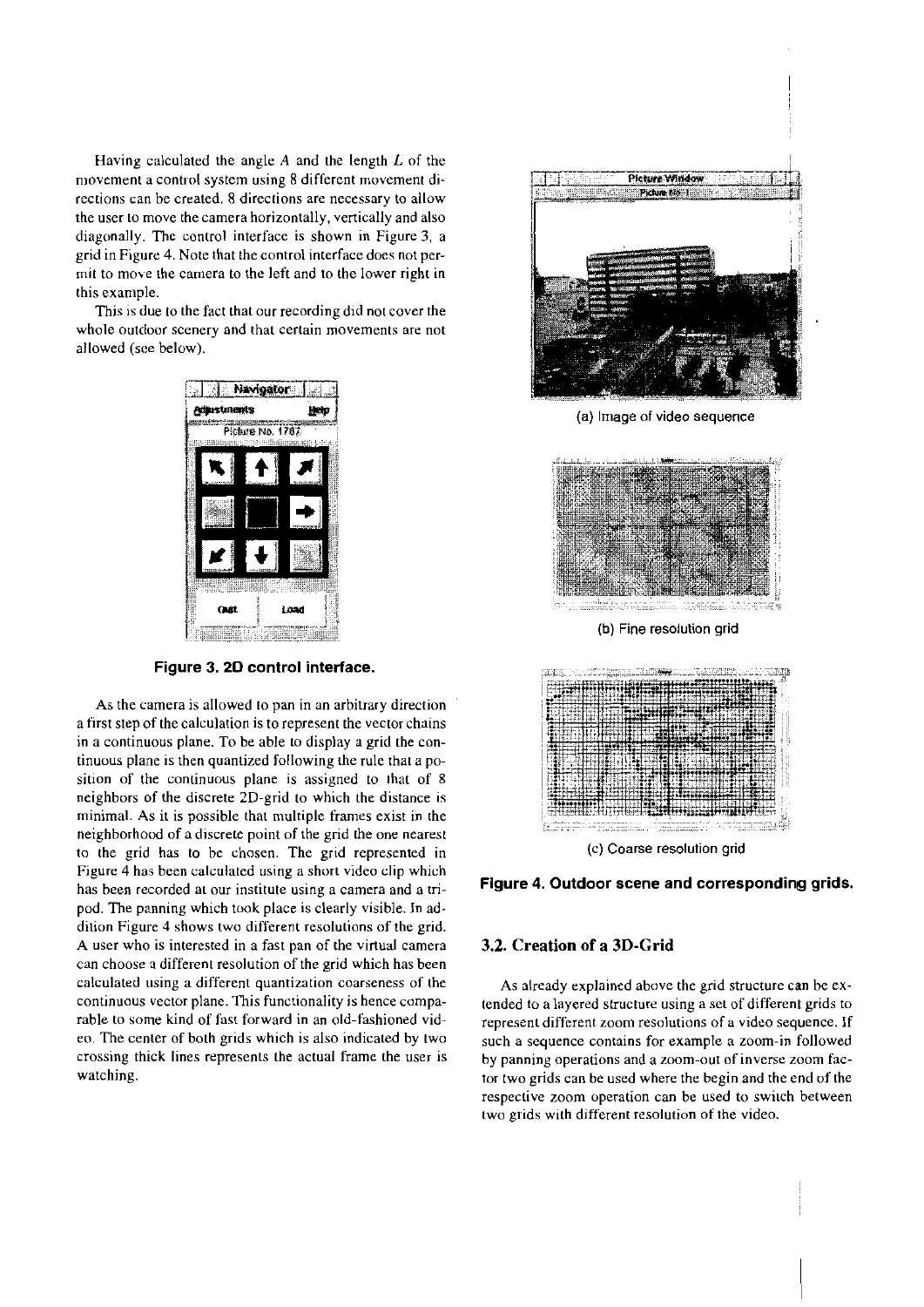Zoom factors can be calculatcd as described in **[3,** 41. A grid with another resolution can then bc calculated using the zoom to attach the second grid to the first. As zoom factors don't have to be whole-numbers the same quantization as in the case of the creation of the two-dimensional grid has ta he applied, this time using a third dimension (resolution dimension). Quantization results are provided in section 4..

#### **3.3. Definition of movement within a Grid**

Having computed the different grids a three-dimensional structure representing the video frames and the possible movement is available. The numher of horizontal or vertical elements of each of the two-dimensional grids equals at most the number of frames a video sequence contains. This can only happen if the sequence consists of only one horizontal or vertical camera pan during the whole sequence. If the applicalion of the system is not constrained to surveillance video it must be defined if the movement from a point  $P_{ijk}$  with coordinates *i* and *j* of a certain grid resolution *k* to one of the neighboring points can be permitted as the elimination of the temporal order of the frames of the sequence can lead to objects which appear or disappear all of a sudden from one frame to the next thus confusing the user. In the case of surveillance video this normally does only happen if an evcnt occurs the user is interested in anyway. In this contcxt the tcrm *alluwed* is equivalent to a certain similarity of two frames which must be significant. The following problems can arise prohihiting a movement from a frame **A** to a neighboring frame B:

- the brightness of the images changed significantly during a Zoom or a pan operation.
- although close together in the grid the images are different due to object movement.

Various approaches to analyze the similarity of images have been described in literature. We analyzed difference images as well as the Hausdorff distance measure. Difference images can be calculated quickly either by subtracting the images or hy comparing their histograms. Both approaches require the compensation of camera panning bcfore comparing the images. The use of histograms is not very advantageous as object movement is eliminated when working with a single histogram for an image. **A** second disadvantage of difference techniques is their strong reaction to changes of brightness. Even if two images contain the same content they will appear very different if the brightness changed. The Hausdorff distance measure is much more robust but needs considerably more computation time. Experiments showed that ihe computation of the Hausdorff measure is app. 50 times slower than that of difference images. As it becomes quite complex to precompute the image similarities particularly as different quantization factors shall be allowed we used pixel difference images to analyze the image similarity. If the similarity of a point  $P_{ijk}$  with coordinates  $i$  and  $j$  of a certain grid resolution  $k$  to one of the neighboring points is significantly high a movement bctween those two images is allowed. Experiments showed that a similarity ahove 90 perccnt is a good value to obtain satisfactory results. This effect can also be observed in Figure **3.** While a movement to the left is not allowed because of missing video material in that direction the movcment to the lower right is prohibited because of a low image similarity. We compared both images manually and found that a tram showed up in the frame to the lower right (object movement) which lowered the image similarity. The control interface in Figure **3** hence has different colors for movement which is allowed and for directions which are prohibited.

We also use the similarity measure to calculate different resolutions of a single grid. If the comparison is no longer hased on neighhors (radius **1)** hut instead based on images which are in a distance of two images in the grid (radius 2) the resolution of the grid becomes coarser enabling the user to parse the video faster. In Figure 4 an original image and two grids of different resolution representing the same video sequence are shown.

#### **4. Experiments**

We implemented our system using a combination of Tcl/ Tk and C++ where Tcl/Tk was used to develop the interfaces and the grid rcpresentation and C++ was used iocalculate the pans and zooms as well as the image differences. Experiments showed that an image similarity of at least 90 per-Cent as weil as a Hausdorff similarity of at least 40 percent hetween two Images neighhored in the grid are sufficieni to allow thc movement of the virtual camera without artifacts in the movement of the virtual camera.

The sequences which were used in our experiments could be transformed into a set of grids without problems. A disadvantage we did not expect was that we recorded the outdoor scenes without great care. The resulting grid contained regions where the user could arbitrarily move the virtual camera hut also motion trails where no neighboring images were available. As a logical consequence the motion trails without neighbors correspond directly to the temporal order of the video sequence. Nonnally rooms heing observed by a surveillance system are rather small. A recording where many overlapping areas occur is therefore to be expected. Considering the motion trails without neighbors in the grid, the structure of the video could be visualized offering the possibility to play exactly those parts of the video which contained portions of the outdoor sequcnce which are of particular interest.